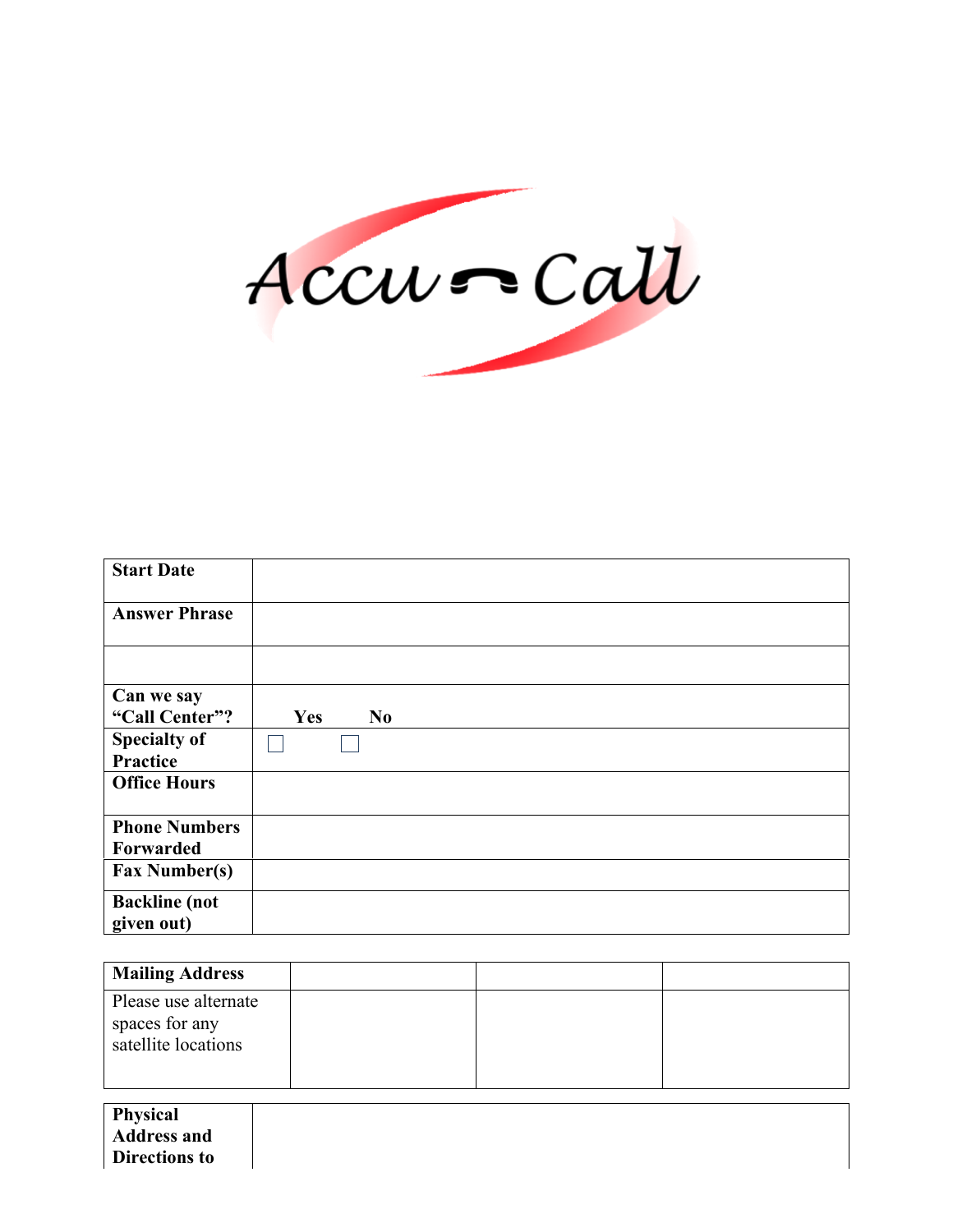### *Set Up Information:*

| $\Box$ Mailing Address                                  | Fax Number | Other |
|---------------------------------------------------------|------------|-------|
| May We Refer The Following Information To Your Callers? |            |       |

| <b>Office Contact</b><br>(Please include name and<br>number) |                                                                                                                                                                               |
|--------------------------------------------------------------|-------------------------------------------------------------------------------------------------------------------------------------------------------------------------------|
| <b>General Messages</b>                                      | $ \Box$ Yes $\Box$ No If yes: $\Box$ Hold for pick up $\Box$ Receive once per day via<br>fax/email $\Box$ Fax $\Box$ E-mail $\Box$ Voicemail $\Box$ Retrieve using web portal |

### *General Message Options: (Check the desired options)*

| $\Box$ Person/doctor who | $\Box$ Caller's Name | $\Box$ Their Company's | $\Box$ Telephone Number |
|--------------------------|----------------------|------------------------|-------------------------|
| message is for           |                      | <b>Name</b>            |                         |
| $\Box$ Street Address    | $\Box$ City          | $\square$ State        | $\Box$ Zip Code         |
| $\Box$ Message           | $\neg$ Other         | $\Box$ Any of these    |                         |
|                          |                      | mandatory? If so,      |                         |
|                          |                      | place "M" in the box   |                         |

*Do you want us to contact you for prescriptions and prescription refills?*  $\Box$  Yes  $\Box$  No

*If no, how do you want us to handle them?*

*Delivery Instructions (check the desired option):*

**What defines an emergency for your company?**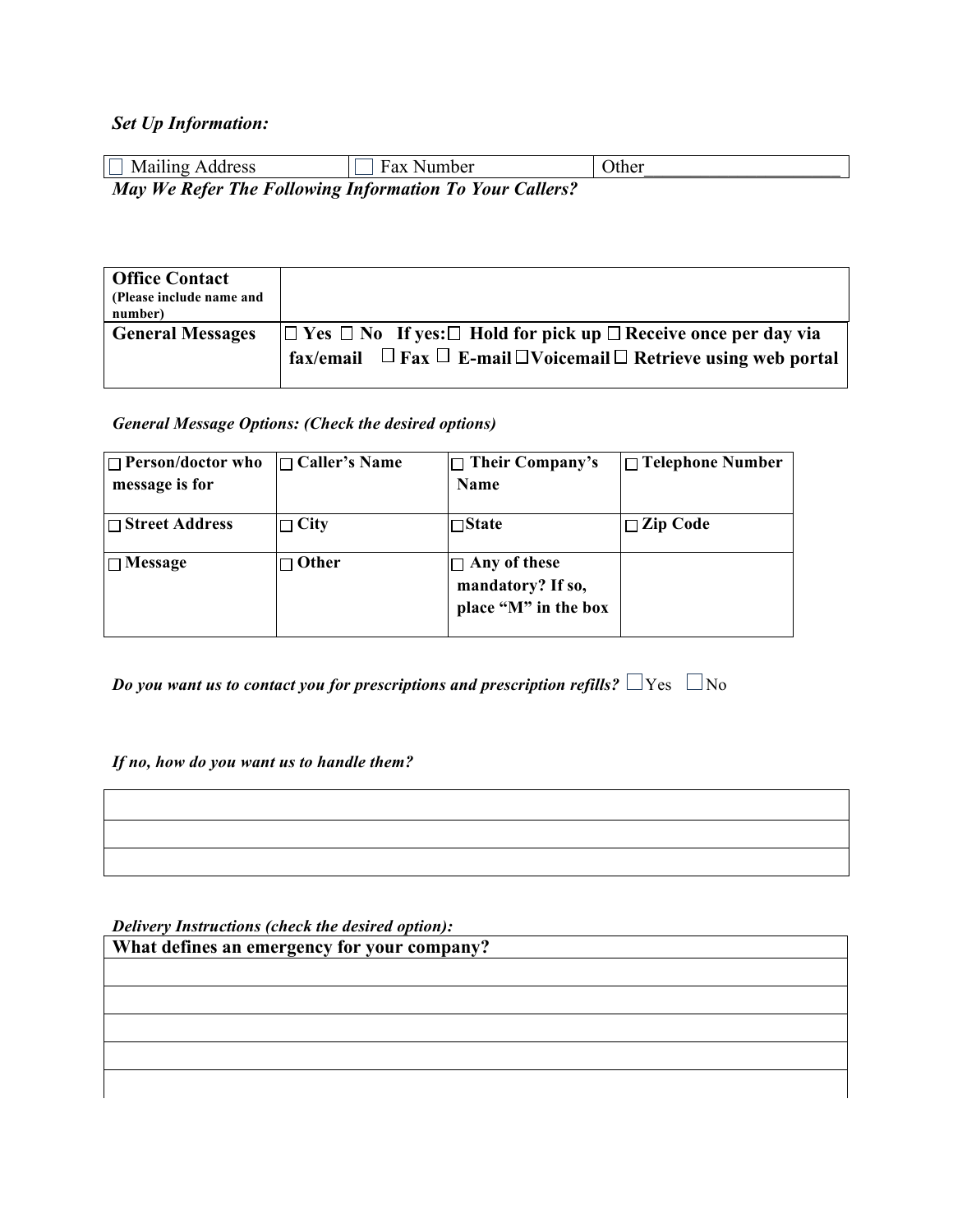| Please Detail The Steps We Should Follow In Order To Deliver A Message [For example: |                                                                                        |  |  |  |
|--------------------------------------------------------------------------------------|----------------------------------------------------------------------------------------|--|--|--|
|                                                                                      | beep Peter First, If No Answer In 15 Minutes Call Residence, Etc. Please Make Sure You |  |  |  |
|                                                                                      |                                                                                        |  |  |  |
|                                                                                      | Specify How Long We Should Wait Between Each Step (10 Min, #0 Min)]                    |  |  |  |
|                                                                                      |                                                                                        |  |  |  |
|                                                                                      |                                                                                        |  |  |  |
|                                                                                      |                                                                                        |  |  |  |
|                                                                                      |                                                                                        |  |  |  |
|                                                                                      |                                                                                        |  |  |  |
|                                                                                      |                                                                                        |  |  |  |
|                                                                                      |                                                                                        |  |  |  |
|                                                                                      |                                                                                        |  |  |  |
|                                                                                      |                                                                                        |  |  |  |
|                                                                                      |                                                                                        |  |  |  |
|                                                                                      |                                                                                        |  |  |  |
|                                                                                      |                                                                                        |  |  |  |
| <b>Urgent</b>                                                                        | $\Box$ Page to caller's number<br>$\Box$ Text to cell $\Box$ Page to back to service   |  |  |  |
|                                                                                      |                                                                                        |  |  |  |
| <b>Messages</b>                                                                      | $\Box$ Alpha page                                                                      |  |  |  |

1

# *Urgent Message Information: (Check the desired options)*

Г

| Name of person        | <b>Caller's Name</b>        | Company      | Telephone #                                                      |
|-----------------------|-----------------------------|--------------|------------------------------------------------------------------|
| they wish to speak to |                             |              |                                                                  |
| <b>Street Address</b> | City                        | <b>State</b> | <b>Zip Code</b>                                                  |
| <b>Message</b>        | Nature of<br>call/Emergency | <b>Other</b> | $\Box$ Any of these<br>mandatory? If so,<br>place "M" in the box |

## *Please provide the names and numbers of the staff members you wish for us to contact:*

| Name | Home # | Pager#<br>Alpha or Numeric?<br>Carrier? | Cell#<br>(Please provide<br>carrier as well) | E-mail<br><b>Address</b> | $\textbf{Fax} \#$ |
|------|--------|-----------------------------------------|----------------------------------------------|--------------------------|-------------------|
|      |        |                                         |                                              |                          |                   |
|      |        |                                         |                                              |                          |                   |
|      |        |                                         |                                              |                          |                   |
|      |        |                                         |                                              |                          |                   |
|      |        |                                         |                                              |                          |                   |
|      |        |                                         |                                              |                          |                   |